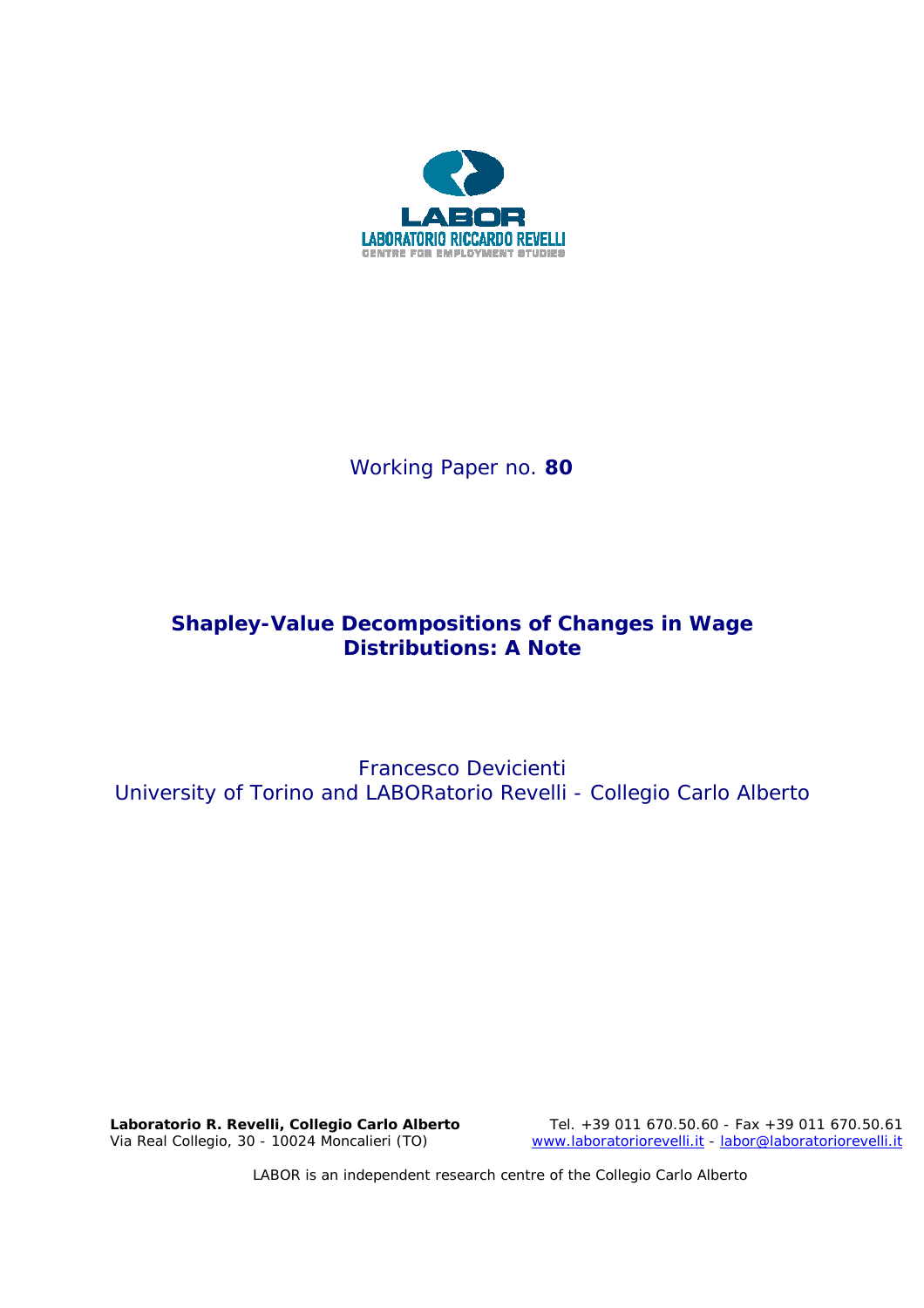# **Shapley-Value Decompositions of Changes in Wage Distributions: A Note**

by

Francesco Devicienti University of Torino and LABORatorio Revelli - Collegio Carlo Alberto

Dipartimento di Scienze Economiche e Finanziarie "G. Prato", Università di Torino - Facoltà di Economia, Corso Unione Sovietica 218bis, 10134 Torino (Italy). Tel: +39 0116706288. email: devicienti@econ.unito.it

#### *Abstract*

This note shows how the Shapley-value can be applied to the regression-based methods that are often used to decompose changes in wage distributions. The method remedies the pathdependency exhibited by existing approaches that compute the contributions due to (i) changes in sample observable characteristics, (ii) changes in the return of characteristics, (iii) changes in the distribution of unobservable characteristics.

JEL code: J31 Keywords: regression-based decomposition methods, wage distribution, Shapley-value.

I would like to thank Jacques Silber for helpful discussion and two anonymous referees for their comments on an earlier version of the paper. The usual disclaimer applies.

 $\mathcal{L}_\mathcal{L} = \{ \mathcal{L}_\mathcal{L} = \{ \mathcal{L}_\mathcal{L} = \{ \mathcal{L}_\mathcal{L} = \{ \mathcal{L}_\mathcal{L} = \{ \mathcal{L}_\mathcal{L} = \{ \mathcal{L}_\mathcal{L} = \{ \mathcal{L}_\mathcal{L} = \{ \mathcal{L}_\mathcal{L} = \{ \mathcal{L}_\mathcal{L} = \{ \mathcal{L}_\mathcal{L} = \{ \mathcal{L}_\mathcal{L} = \{ \mathcal{L}_\mathcal{L} = \{ \mathcal{L}_\mathcal{L} = \{ \mathcal{L}_\mathcal{$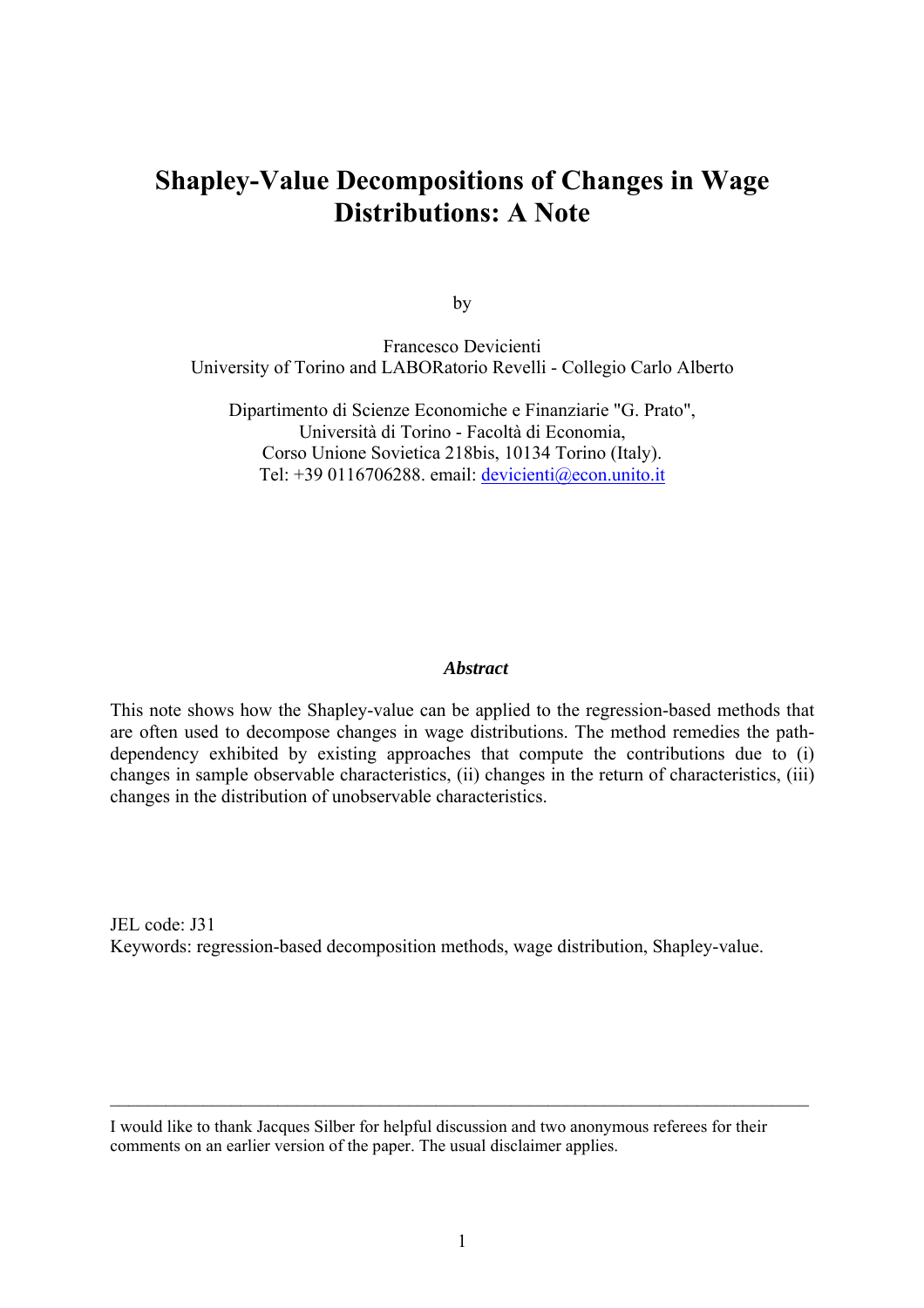## **1. Introduction**

 $\overline{a}$ 

Empirical analyses studying changes in wage distributions often rely upon simple, regression-based decomposition exercises, like the well-known Blinder-Oaxaca decomposition of mean earnings.<sup>1</sup> Juhn, Murphy and Pierce (1993) – JMP henceforth – proposed a more general methodology, aimed at decomposing the observed changes in a wage distribution in changes in three components of a regression function: the observed vector of characteristics in the sample (sample composition), the returns earned by those characteristics (regression coefficients), and the residual distribution (unobservables). More recently, Lemieux (2002) proposed a decomposition method that combines elements of the procedures of JMP and of DiNardo, Fortin and Lemieux (1996).

One problem with the present approaches is that they are sensitive to the order in which factors are analyzed when computing their contribution to the changes in the wage distribution. This paper shows how this "path dependency" can be easily remedied by applying the general Shapleyvalue approach proposed by Shorrocks (1999). While the Shapley-value has already found application in a number of diverse decomposition exercises<sup>2</sup>, is has not yet been applied to regression-based decompositions of changes in wage distributions. This note intends to fill this gap, by showing how the Shapley-value can be used to decompose the observed changes in wage inequality in the contributions due to changes in sample composition, regression coefficients and unobservables. The main advantage of the proposed decomposition is that any (linear and nonlinear) distributional statistics can be decomposed, and exact contributions obtained in each case. The resulting procedure encompasses existing methods as special cases. An application studying the changes in the Italian wage distribution, 1985-1999, illustrates the proposed Shapley-value decomposition and shows that the ordering of factor elimination matters for the results.

<sup>&</sup>lt;sup>1</sup> The regression-based decomposition methods are reviewed in depth in a number of papers, among which Lemieux (2002) and Wan (2004).

 $\dot{2}$  A non-exhaustive list of recent applications include Israeli (2007), Mussard and Terraza (2006), Sastre and Trannoy (2002).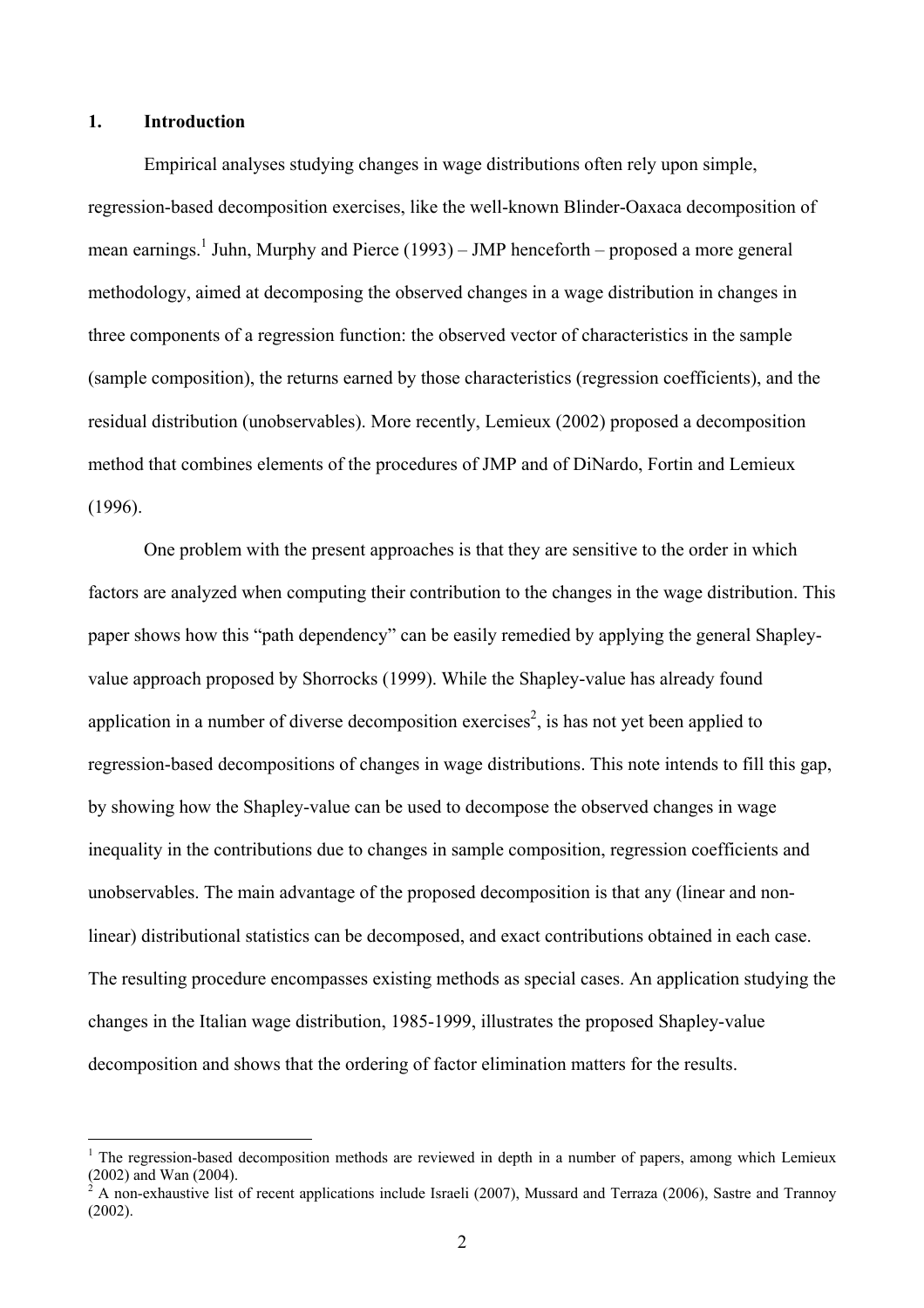#### **2. Methodology**

Most regression-based decomposition exercises start by writing (log) wages,  $Y_{it}$ , as:

$$
Y_{it} = X_{it} \beta_t + u_{it} \tag{1}
$$

where  $X_{it}$  is a vector of characteristics, and  $\beta_t$  a coefficient vector representing the prices/returns of those characteristics. Residuals  $u_{it}$  capture unobserved factors and have cumulative distribution function  $F_t(u_{it} | X_i)$ , conditional on observed characteristics. If  $\theta_i$  denotes the rank of individual *i* in the cumulative residual distribution  $F_t$ , then we can write:

$$
u_{it} = F_t^{-1}(\theta_{it} | X_{it}).
$$
 (2)

With *r* representing a reference year (e.g., initial year), (1) can be re-written as:

$$
Y_{it} = [X_{it}\beta_r + F_r^{-1}(\theta_{it}|X_{it})] + [X_{it}(\beta_t - \beta_r)] + [F_t^{-1}(\theta_{it}|X_{it}) - F_r^{-1}(\theta_{it}|X_{it})]
$$
(3)

showing that the wage distribution varies between *t* and *r* because of (*i*) changes in the covariate distribution, at fixed prices  $\beta_r$  (first term in the RHS), *(ii)* changes in prices at given quantities (second term), and (*iii*) changes in the residual distribution. Simple OLS estimates of (1) can be used to produce  $\beta_s$  and the empirical distribution  $F_s(\cdot | X_{is})$ , for  $s=r,t$ . JMP then propose a "residual imputation procedure" to find the counterfactual residual  $F_r^{-1}(\theta_{it} | X_{it})$ , i.e. the residual that a worker would get in year  $r$  if s/he were at the same rank  $\theta_{it}$  as in the residual distribution of year  $t$ .

To obtain the factor contributions to the distributional changes between year *r* and year *t*, the idea behind (3) is to start by evaluating the distribution when the three factors have all been eliminated, sequentially re-introducing them one at a time and computing the distributional changes obtained at each stage. The process starts at the bottom of Figure 1, with a starting level of a chosen distributional indicator,  $I(\cdot)$ , at year *t* given by:  $I(X_r \beta_r + F_r^{-1}(\theta_{it}|X_{it}))$ . The underscore to *X*,  $\beta$  and  $F$ indicate that the covariate distribution, the price vector and the residual distribution are kept at their value in the reference year. Note that this starting (counterfactual) distribution is indistinguishable from the distribution in the reference year:

$$
I(X_r\beta_r + F_r^{-1}(\theta_{it}|X_{it})) = I(X_r\beta_r + F_r^{-1}(\theta_{ir}|X_{it}))
$$
\n(4)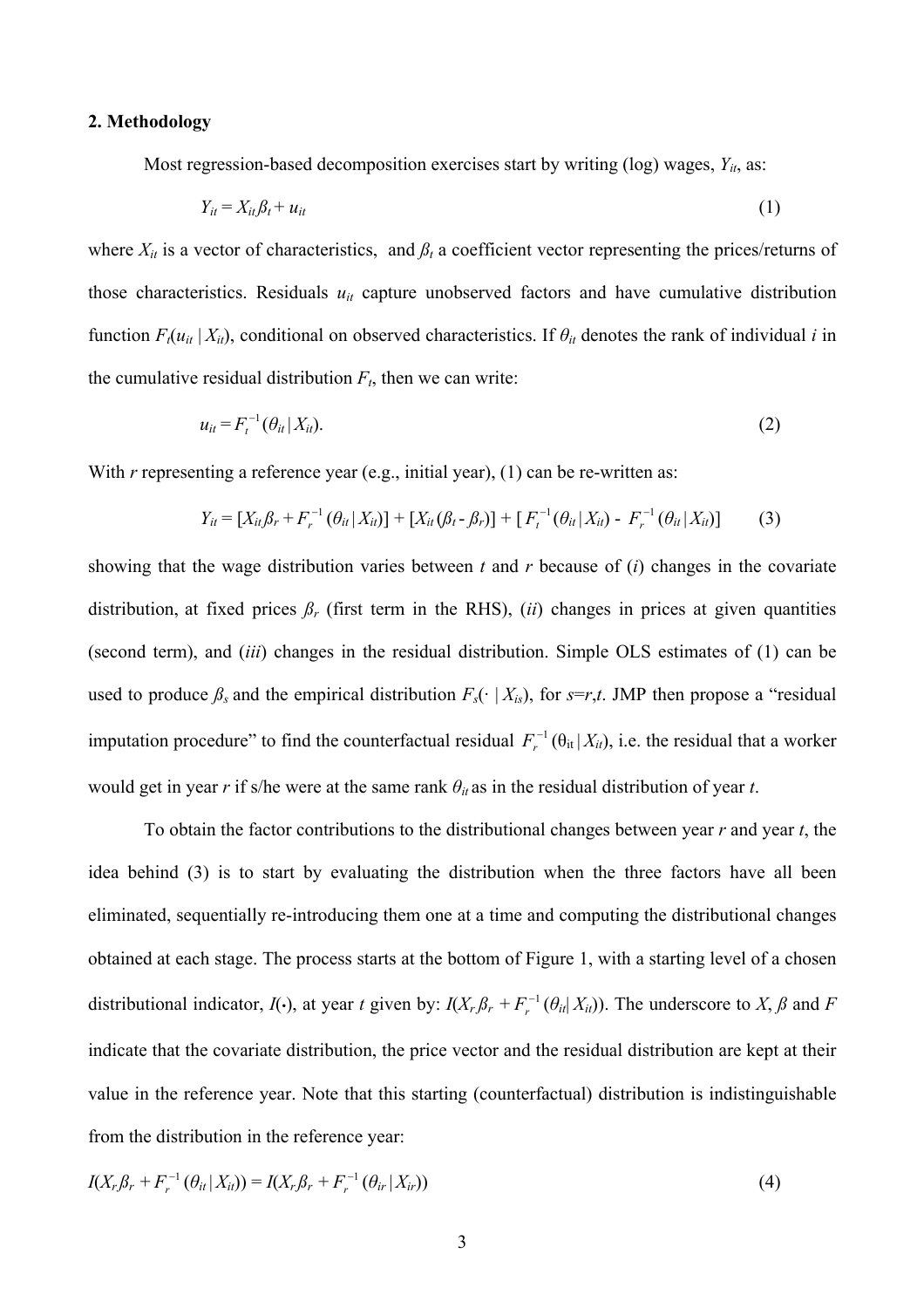as long as the distribution *F* is conditional on the same set of characteristics *X* in both *t* and *r* and the distributional statistics respect a minimal "anonymity property"<sup>3</sup>.

Starting from the counterfactual distribution at the bottom of figure 1, factors contributing to the level of inequality in a given year are subsequently re-introduced. At each stage, a counterfactual distribution is first obtained by switching on/off the relevant factors; *I*(•) is then computed for each counterfactual distribution. For example, along sequence 3, moving from the bottom up, the counterfactual distribution  $X_t \beta_t + F_t^{-1}(\theta_{it}|X_{it})$  is first computed where the price of observable characteristics is replaced by its level in *t*. Moving up along the same sequence, the covariate distribution is next set at the level in *t*, obtaining the counterfactual distribution  $X_i \beta_i + F_i^{-1} (\theta_i | X_i)$ . Finally, the residual distribution of the reference year is replaced with the corresponding distribution of year *t*, obtaining the distribution  $X_{\nu} \beta_t + F_t^{-1} (\theta_{it} | X_{it})$ , which is nothing else than the observed distribution in year *t*.

However, the ordering in which factors are eliminated clearly matters for the calculation of each factor contribution, because of interactions between the factors. If *I*(•) depends on *K* factors,  $I=I(z_1, z_2, ..., z_k)$ , the marginal contribution of factor *k* may be obtained through a comparison of the values assumed by *I* when *k* is, respectively, operating (denoted  $z_k=1$ ) and removed (denoted  $z_k=0$ ). The resulting change in *I* will depend on the values the other factors have been kept fixed at. With *K* factors, there exist *K!* sequences where the factors are eliminated in a different order. The value of *∆I* corresponding to the turning on/off of factor *k* will in general depend on the particular path of eliminations followed up to that point.

How does one replace the distribution of characteristics of the reference year  $(X<sub>r</sub>)$  with the distribution of characteristics in year t  $(X<sub>t</sub>)$ ? DiNardo et al. (1996) and Lemieux (2002) propose a reweighting procedure that transforms the distribution of covariates of reference year *r* into the distribution of covariates of year *t*. Assume that the sample in each year consists of observations

 $\overline{a}$ 

<sup>&</sup>lt;sup>3</sup> "Anonymity" (permutations of the observations do not alter the value of  $I$ ) holds for standard distributional statistics.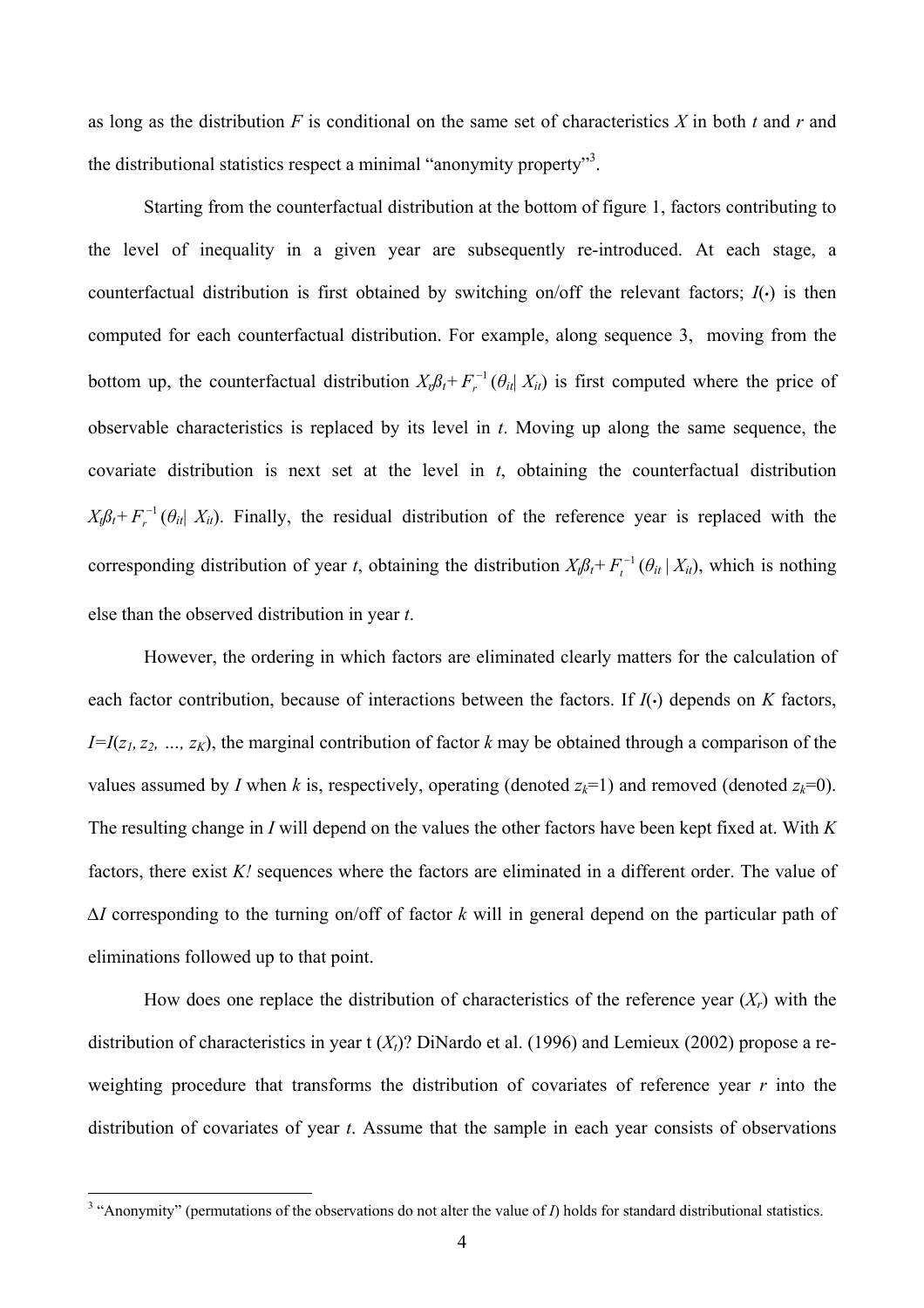$(Y_{is}, X_{is}, w_{is})$ , where  $w_{is}$  are sample weights. To obtain the re-weighting factor the idea is to pool period *r* and period *t* samples and run a standard logit or probit model for the probability of being in year *t*, conditional on *X*:

$$
P_{it} = \text{Prob}(\text{period} = t \mid X_{it}).\tag{5}
$$

The re-weighting factor is:

$$
\psi_i = [(1 - P_{ii})/P_{ii}] \times [P_i/(1 - P_i)], \qquad (6)
$$

where  $P_t$  is the unconditional probability of being in year *t*. Finally, the counterfactual weight,  $w_{ir}^*$  $w_{ir}/\psi_i$ , is used to compute a distributional statistics that would have prevailed if the distribution of covariates *X* had been as it was in period *t*. Using this re-weighting procedure the distribution of covariates can be changed from its shape in *r* to its shape in *t* along any point of the sequences depicted in figure 1.

How does one compute the contribution of a given factor to the changes in wage distribution between year *r* and year *t*? The (first-round) marginal contribution of, say, factor *ß* in year *t*, can be obtained as:

$$
C_{\beta} = I(X_{ir} \beta_t + F_r^{-1} (\theta_{it} | X_{it})) - I(X_{ir} \beta_r + F_r^{-1} (\theta_{it} | X_{it}))
$$

However, first-round contributions do not necessarily add-up to the total change to be decomposed. Moreover, there are other sequences where the factor *ß* is eliminated at a different stage, creating a "path-dependency problem". As shown by Shorrochs (1999), the Shapley-value contribution of factor  $\beta$  is instead computed by averaging all possible changes in  $I$ () obtained when substituting  $\beta_r$  with  $\beta_t$  at any stage over any of the *K!* elimination sequences, where in our case *K*=3  $(K!=6)$ :

$$
C^{shape}{}_{\beta} = \sum_{j,h=t,r} \left[ I(X_{ij} \beta_t + F_h^{-1}) - I(X_{ij} \beta_r + F_h^{-1}) \right] \pi_{jh}
$$
 (7)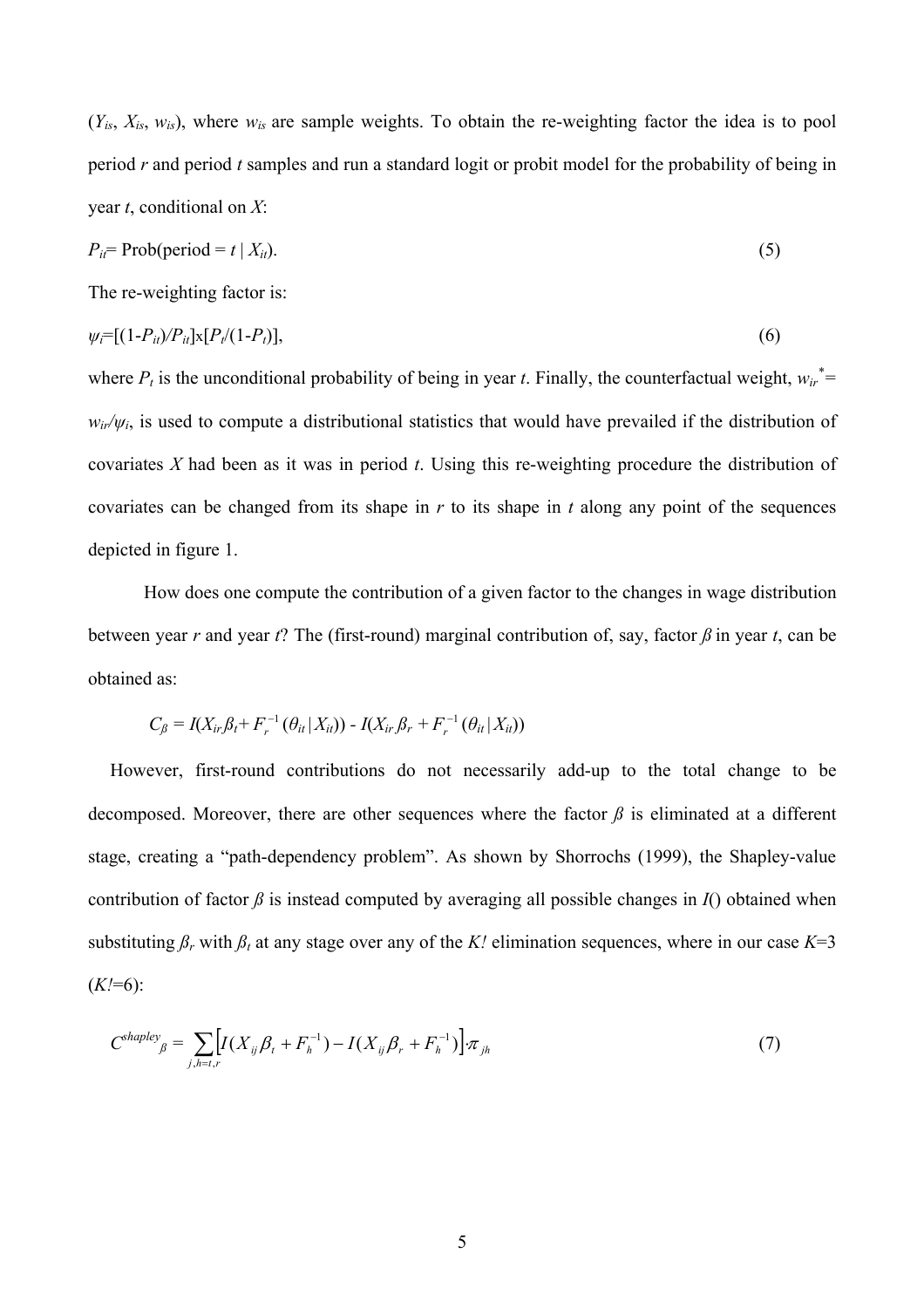Note that there are elimination sequences that deliver the same value of the marginal contribution of a given factor<sup>4</sup>; therefore marginal contributions are weighted by the probability  $\pi_{jh}$  that a given sequence is followed, with  $\pi_{ih}$ =1/6 if  $h \neq j$  and  $\pi_{ih}$ =2/6 if  $h = j$ . As pointed out by Shorrocks (1999), the decomposition rule in (7) corresponds to the Shapley value for the cooperative games in which "output" *I* is shared amongst the set of "agents" *K* (Shapley, 1953).

It is easy to verify that Shapley-value decompositions satisfy the adding-up property. They also lend themselves to a natural interpretation: Shapley-value contributions are the expected marginal impact of each factor when the expectation is taken over all the possible elimination paths.

Figure 1 also clarifies the relationship between the Shapley-value decompositions and the decompositions of JMP and of Lemieux. The procedure of JMP is exactly the same as that obtained following sequence 1. In fact, JMP define the following counterfactual distributions, for  $s=t,r$ :

$$
Y_{is}^{1} = X_{is} \beta_{r} + F_{r}^{-1}(\theta_{is} | X_{is}),
$$
  
\n
$$
Y_{is}^{2} = X_{is} \beta_{s} + F_{r}^{-1}(\theta_{is} | X_{is})
$$
  
\n
$$
Y_{is}^{3} = X_{is} \beta_{s} + F_{s}^{-1}(\theta_{is} | X_{is}) = Y_{is},
$$

The change in the distributional statistics is then decomposed as:

$$
\Delta I = I(Y_t) - I(Y_r) = [I(Y_t^1) - I(Y_r^1)] + [I(Y_t^2) - I(Y_r^2) - (I(Y_t^1) - I(Y_r^1))] + [I(Y_t^3) - I(Y_r^3) - ((I(Y_t^2) - I(Y_r^2))]
$$
  
=  $\Delta I^X + \Delta I^B + \Delta I^F$ 

where  $\Delta I^X$  is the covariate effect,  $\Delta I^{\beta}$  the coefficient effect and the  $\Delta I^F$  is the residual effect. After simplification, one gets:

$$
\Delta I^{X} = I(X_{it} \beta_{r} + F_{r}^{-1}(\theta_{it} | X_{it}) - I(X_{ir} \beta_{r} + F_{r}^{-1}(\theta_{is} | X_{is})),
$$
  
\n
$$
\Delta I^{\beta} = I(X_{it} \beta_{t} + F_{r}^{-1}(\theta_{it} | X_{it}) - I(X_{it} \beta_{r} + F_{r}^{-1}(\theta_{it} | X_{it})),
$$
  
\n
$$
\Delta I^{F} = I(X_{it} \beta_{t} + F_{t}^{-1}(\theta_{it} | X_{it}) - I(X_{it} \beta_{t} + F_{r}^{-1}(\theta_{it} | X_{it})),
$$

 $\overline{a}$ 

which is precisely the decomposition followed in sequence 1 of Figure 1.

<sup>&</sup>lt;sup>4</sup> For example, in figure 1 the marginal effect of  $\beta$  along sequences 3 and 4 and 2 and 5 is the same. Similarly, the marginal effect of  $X$  is the same along sequences 4 and 6.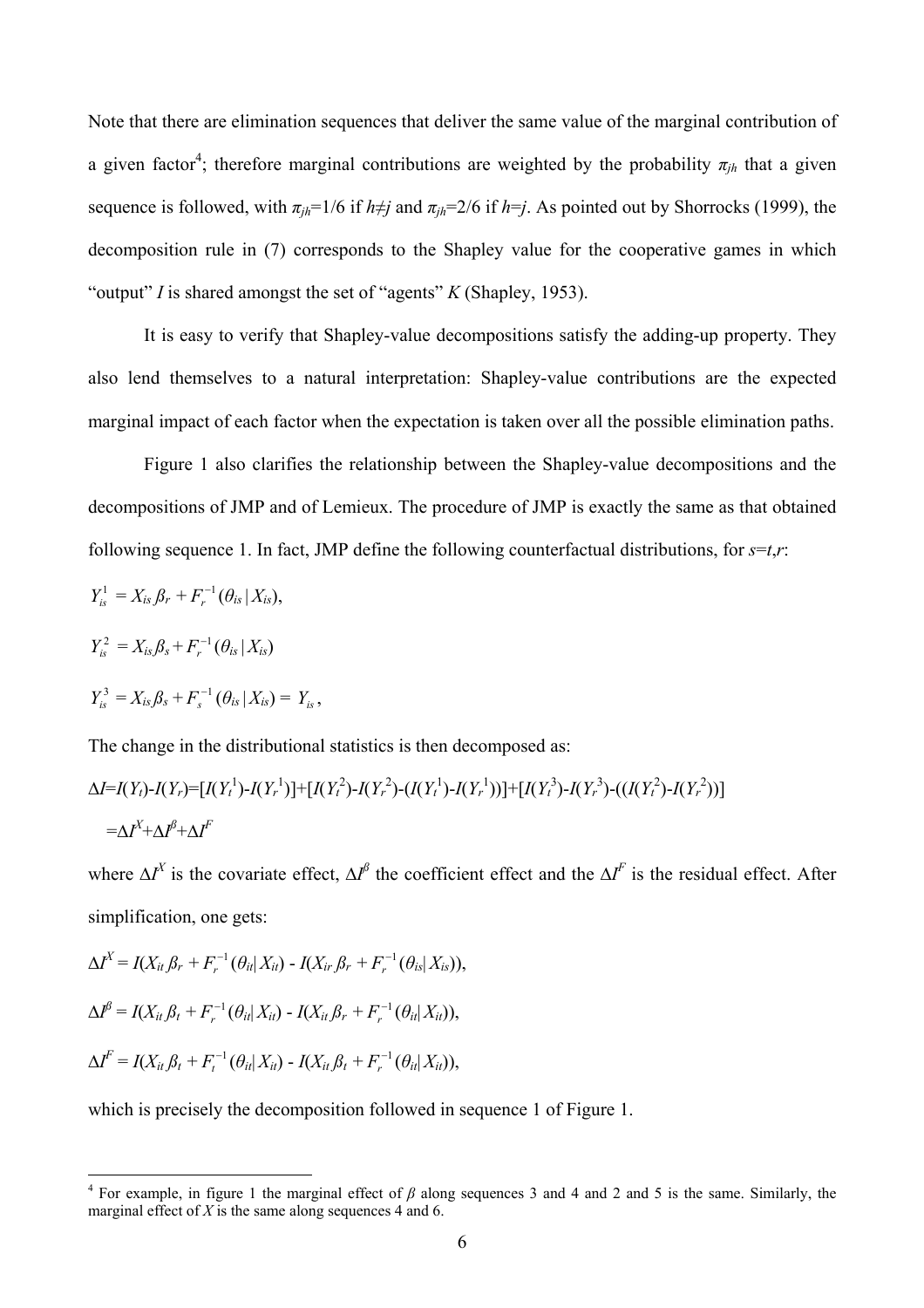Similarly, one can show that Lemieux's decomposition (what he calls JMP2, p.  $681<sup>5</sup>$ ) is identical to the one obtained following sequence 3. In practice, JMP first remove the effect of covariates, followed by coefficients and residuals; Lemieux, instead proceeds by first eliminating coefficients, next covariates and then residuals. When there are no compelling reasons to follow any particular sequences, the attractiveness of a Shapley-value approach naturally emerges.<sup>6</sup>

### **3. Discussion**

 $\overline{a}$ 

Before turning to the empirical application of section 4, in this section I briefly discuss how the decomposition method proposed in the note relates to existing approaches and highlight directions for future research.

As is well known, the pioneering work of Oaxaca (1973) and Blinder (1973) assume a linear regression model for income, as in equation (1), and focus on decomposing the difference in mean income between two groups. The previous section has shown how JMP extend this approach, with a decomposition that depends on the difference in the entire earnings distribution rather than in the difference in the mean income only. In their approach any distributional statistics can be decomposed in a "price effect" (related to variation in *β*), a "quantity effect" (reflecting changes in *X*) and a "residual effect" (related to changes in the distribution of unobservables).

The decompositions of authors such as Fields (2002, 2004), Morduch and Sicular (2002), Cowell and Fiorio (2006) are also based on linear regression models, but they are not generally concerned with separating the "price effect" from the "quantity effect". In fact, following the inequality decomposition by income sources approach of Shorrocks (1982, 1983), they decompose total inequality in the contribution due to each source  $z_k$ , where  $z_k = \beta_k X_k$ .

 $<sup>5</sup>$  JMP2 is formally equivalent to the re-weighting procedure proposed by Lemieux in his section 3.</sup>

<sup>&</sup>lt;sup>6</sup> Note that both JMP and Lemieux account for residuals (unobservables) at the end of the decomposition. However, it is hard to see why this component should always be eliminated lastly, rather then be treated symmetrically with respect to the other two components. In fact, in many cross-section Mincerian wage regressions – and certainly in the Italian case shown above – the unexplained component is higher than the explained component. Moreover, much of the empirical literature on wage inequality has been concerned with the rise in within-inequality (inequality in residuals) as much as it has been with the rise in between-inequality.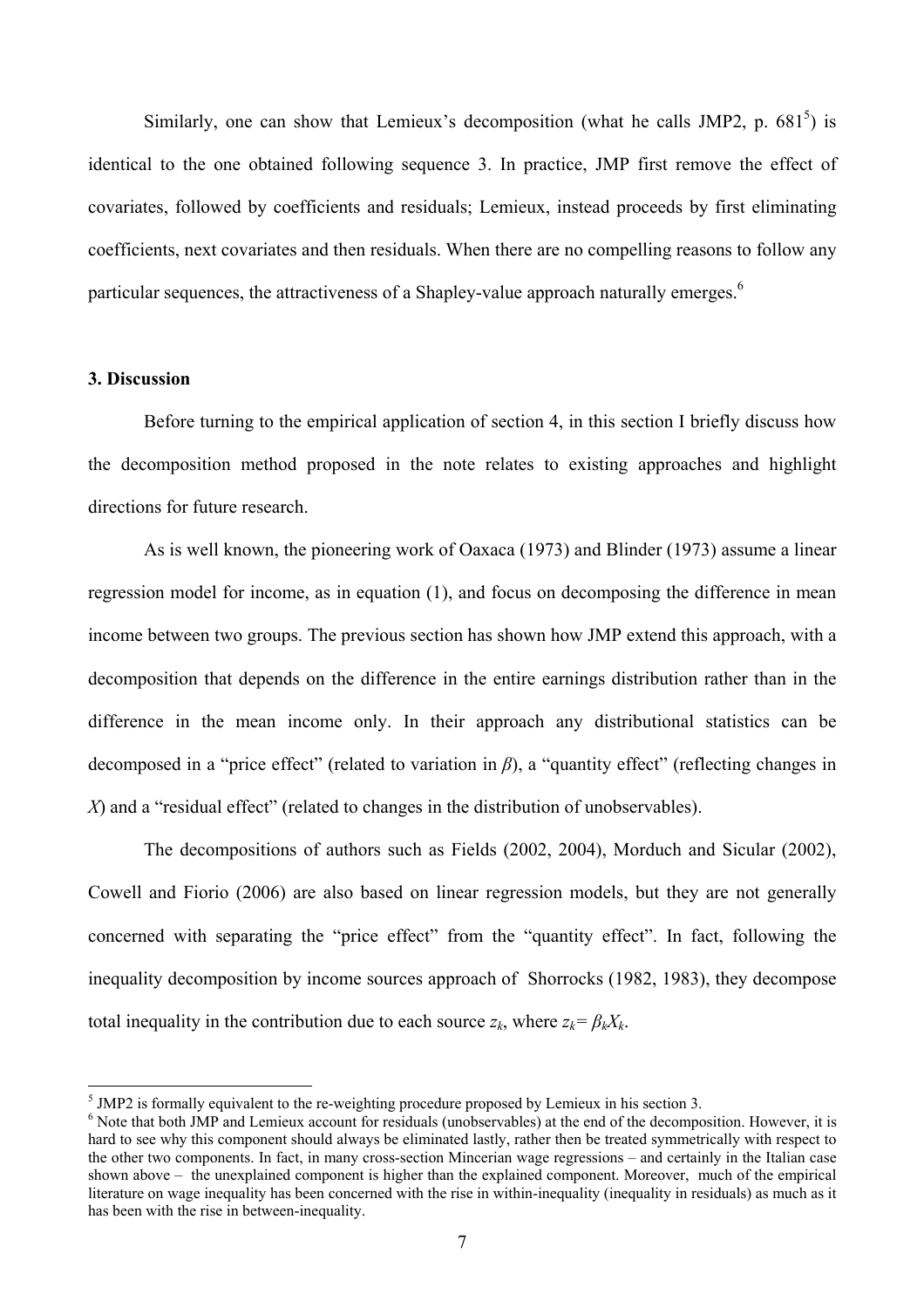Other authors have relied on nonlinear regression models for their inequality decomposition. For example, the method of Wan (2004) allows for the decomposition of any inequality measure in the contribution due to each source  $z_k$  (but not of  $\beta_k$  and  $X_k$  separately) using both linear and nonlinear regression models. Machado-Mata (2005) have based their decomposition on quantileregressions (see Lemiuex, 2002, for a critical review). Bourguignon *et al.* (2001) use a framework similar to that of JMP, but relax the requirement that the income-generating process be linear.<sup>7</sup> Finally, a different strand of the literature uses semi-parametric and non- parametric methods as the basis for their decomposition exercises. A notable example is the kernel density estimation approach of DiNardo *et al.* (1996).<sup>8</sup>

What is important to our aims is to note that in virtually all the decomposition methods reviewed above there is a path-dependency problem, in that one can often think of a different order of factor elimination than the one followed by the authors in their decomposition.<sup>9</sup> This note has shown that that one cannot in general expect that the order of factor elimination is immaterial for the results of the decomposition. Within the special case of linear regression models, this note has illustrated how this path-dependency can be remedied using a Shapley-value approach. Future research may draw on the general ideas illustrated here, and in the other references provided, to fruitfully apply the Shapley-value approach to more general income-generating models (non-linear regression models as well as non-parametric models) and decompositions.

#### **4. An application: Decomposing Changes in the Italian Wage Distribution, 1985-1999**

 $\overline{a}$ 

 $<sup>7</sup>$  They postulate that the income of a household in a given year depend on four sets of arguments: its observable socio-</sup> demographic characteristics or those of its members (*X*), the set of prices and labor remuneration rates it faces (*β*), and a set of parameters describing the labor force participation and occupational choice behavior of its members (which they summarize in the vector  $\lambda$ ). The model is clearly more complicated than the one originally used by JMP, in part reflecting their different focus: while JMP are concerned with the determinants of the observed changes in *wage* inequality, Bourguignon *et al.* are interested in the causes of changes in the distribution of *household income*. Therefore the labor participation decision of all household members is added to the analysis as an additional contributing factor to the observed distributional changes.

 $8$  Morduch and Sicular (2004, p. 93) note that, while these methods impose as little structure as possible, researchers often find it necessary to impose more structure in order to draw sharp conclusions, which may explain the co-existence of both strands of the literature.

<sup>&</sup>lt;sup>9</sup> This problem is explicitly recognized by DiNardo et al., p. 1021, and by Bourguigon et al., p. 145.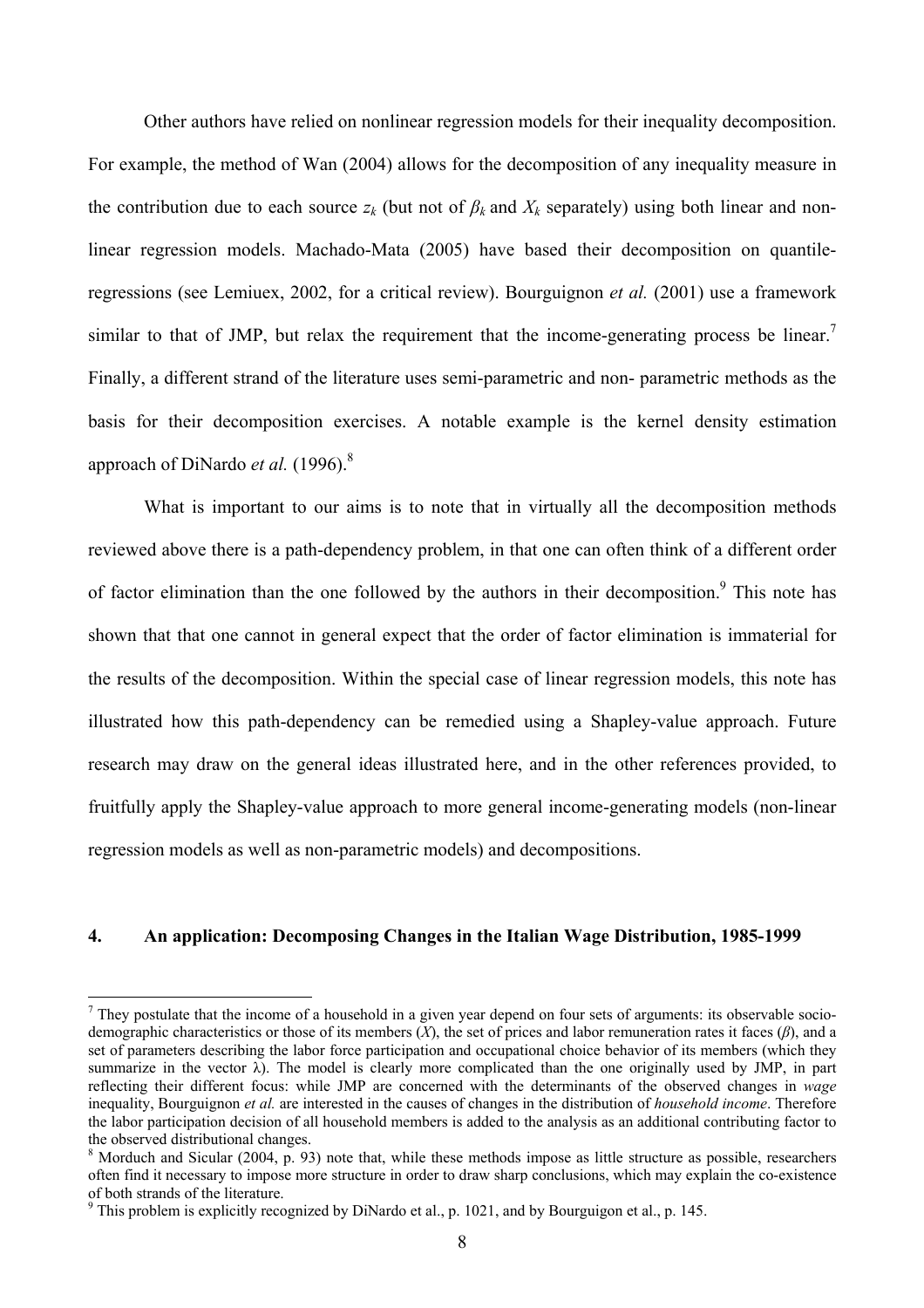The methodology of section 2 is now applied to decompose the change in wage inequality experienced by Italy between 1985 and 1999. I use the *Worker History Italian Panel*, an administrative dataset with information on the weekly wages of a large sample of Italian employees (about 100,000 observations yearly) in private firms, aged 15-64. The data are available from the LABORatorio R. Revelli, where detailed online documentation can be found (http://www.laboratoriorevelli.it). Reflecting the administrative nature of the data, earnings are likely to be accurately recorded from firms' records (Contini, 2002). Another advantage of the data is its large sample size and the availability of a number of workers' and firms' characteristics to be used as controls in Mincerian wage regressions. However, education is not observed, and has to be proxied by other worker's characteristics (e.g. a workers occupation). Borgarello and Devicienti (2006) further discuss data and sample details, institutional background and results.

While the procedure can be applied to decompose any distributional statistics, for simplicity I focus on subset of measures that have most commonly used in the literature on wage inequality. Table 1 shows that inequality increased between 1985 and 1999 according to each inequality measures, and that the raise is concentrated in the upper part of the distribution. The 90-50 gap increases by 0.134 log points and the 90-10 gap by 0.132, implying almost no change in the 50-10 differential. The variance of logarithms increased by 0.1 while the Gini coefficient raised by 0.009. A flexible specification is employeed for estimating (1) and (6), with *X* including a quartic in age and dummy indicators for a worker's occupation, gender, sector of activity, firm size and regional area, with all dummies fully interacted with the age polynomial. To compute the counterfactual residuals, the empirical *F* distribution is approximated by a step function (see Lemieux, 2002, footnote 21).

Table 1 considers the three procedures that have been discussed in section 2, namely the JMP, the JMP2 and the Shapley-value. The decomposition of each of the inequality measures shows that all three factors are responsible for the increase in wage inequality. The proportion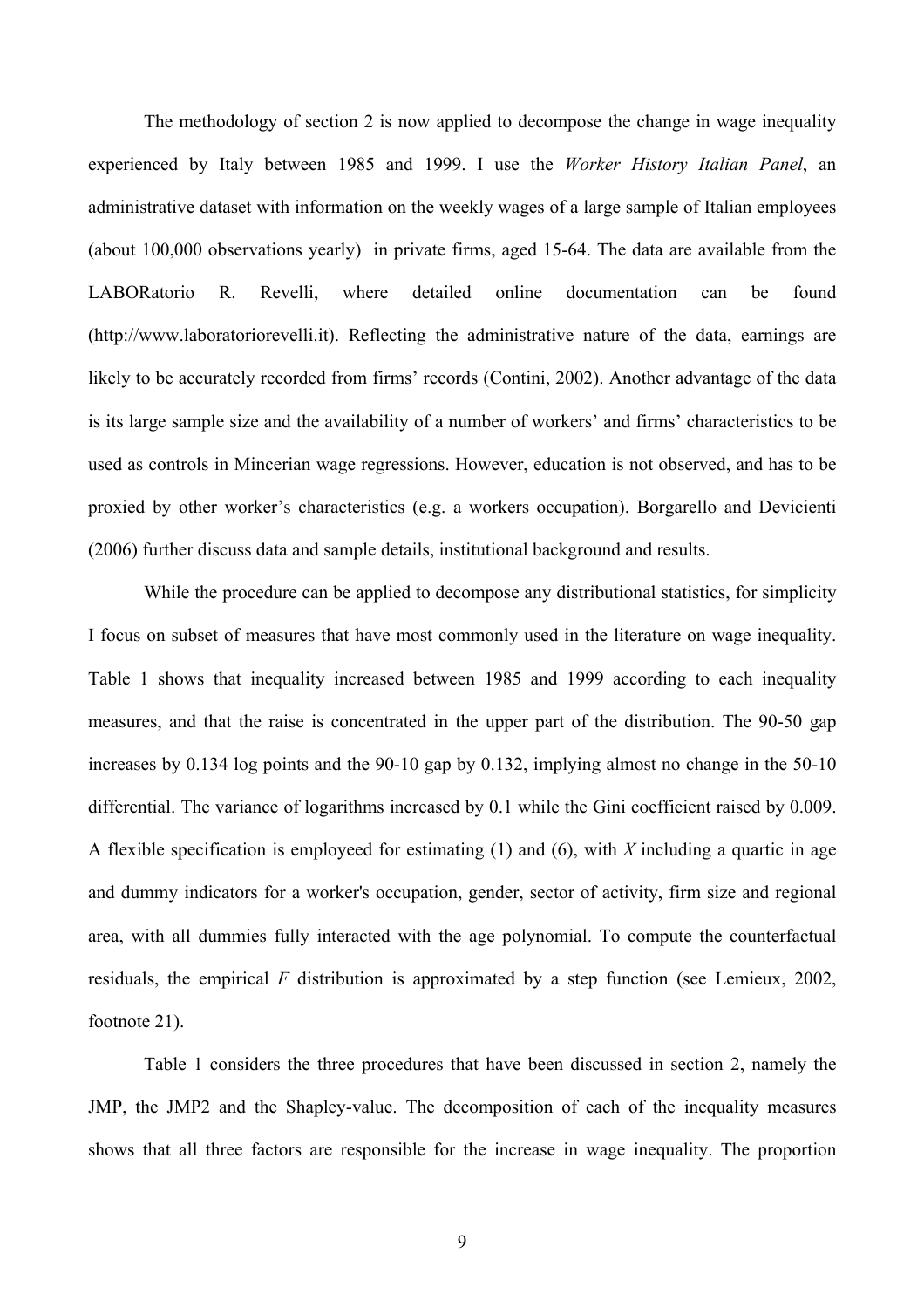explained by a given factor is however dependent on the decomposition procedure.<sup>10</sup> For the 90-50 gap, changes in the distribution of covariates explain 48% of the total increase, changes in the coefficients explain another 42% and changes in the residual explain the remaining 9% according to the JMP decomposition. However, along a different elimination sequence, the results obtained may be significantly different: compare for example the results obtained along sequence 3 of Figure 1 (namely the decomposition called JMP2) with the JMP results obtained along sequence 1. Not surprisingly, the Shapley-value decomposition – the average over the 6 sequences – is also significantly different: only 24% is now attributed to the effect of covariates, 55% is the coefficient effect and 21% the effect of residual. In this case, while the largest effect is played by the covariates in the JMP approach, the dominant factor becomes the coefficient vector in the Shapley-value decomposition.

The differences between the Shapley and the JMP method appear relevant also with respect to the other inequality measures displayed in the table. To formalize this statement, Table 1 also reports bootstrap standard errors (1000 replications) for each inequality decomposition, as well as a generalized Wald test statistics for the null hypothesis that the three elements of the Shapley-value decompositions are (jointly) indistinguishable for the corresponding elements in the JMP decomposition.<sup>11</sup> The test strongly rejects the null at standard levels of confidence for the Gini coefficient, the variance of logarithms and the p90-p50 gap; the null is rejected at the 90% level for the 75-25 gap, although it is not rejected for the 90-10 gap. Overall, we conclude that, while the results depends on the specific application at hand, one should in general not expect to find

 $\overline{a}$ 

$$
V_{boot}\left[\theta^{shape} - \theta^{JMP}\right] = \frac{1}{B-1} \sum_{b=1}^{B} \left[\left(\theta_b^{shape} - \theta_b^{JMP}\right) - \left(\overline{\theta}^{shape} - \overline{\theta}^{JMP}\right)\right] \left(\theta_b^{shape} - \theta_b^{JMP}\right) - \left(\overline{\theta}^{shape} - \overline{\theta}^{JMP}\right)\right]
$$

<sup>&</sup>lt;sup>10</sup> Note that the contribution of the residuals is the same in the and JMP2 by construction (see Figure 1).<br><sup>11</sup> The Wald statistics for the hypothesis H<sub>0</sub>:  $(C^{hapley}x, C^{hapley}y, C^{hapley}y) = (C^{MP}x, C^{MP}y, C^{MP}y)$ , against the al  $H_A$  that the two decompositions are statistically different, is computed as follows (see Cameron and Trivedi (2005), p. 378):  $W = (\theta^{shapley} - \theta^{JMP})^{\dagger} V_{bool}^{-1} [\theta^{shapley} - \theta^{JMP}](\theta^{shapley} - \theta^{JMP})$ , where  $\theta^{shapley} = (C_X^{shapley}, C_\beta^{shapley}, C_F^{shapley})^{\dagger}$  is a column vector of the estimated Shapley contributions and  $\theta^{JMP} = (C_{X}^{JMP}, C_{\beta}^{JMP}, C_{F}^{JMP})'$  is the corresponding vector of JMP contributions.  $V_{\text{host}} [\theta^{\text{shape}} - \theta^{\text{JMP}}]$  is a bootstrapped variance matrix, defined as:

where  $\theta_b^{shapley}$  and  $\theta_b^{JMP}$  are the estimated vectors in the b-th bootstrapped sample (b=1,.. B). The Wald statistics is then compared to the  $\chi^2(J)$  critical values, where *J* is equal to the number of restrictions being tested.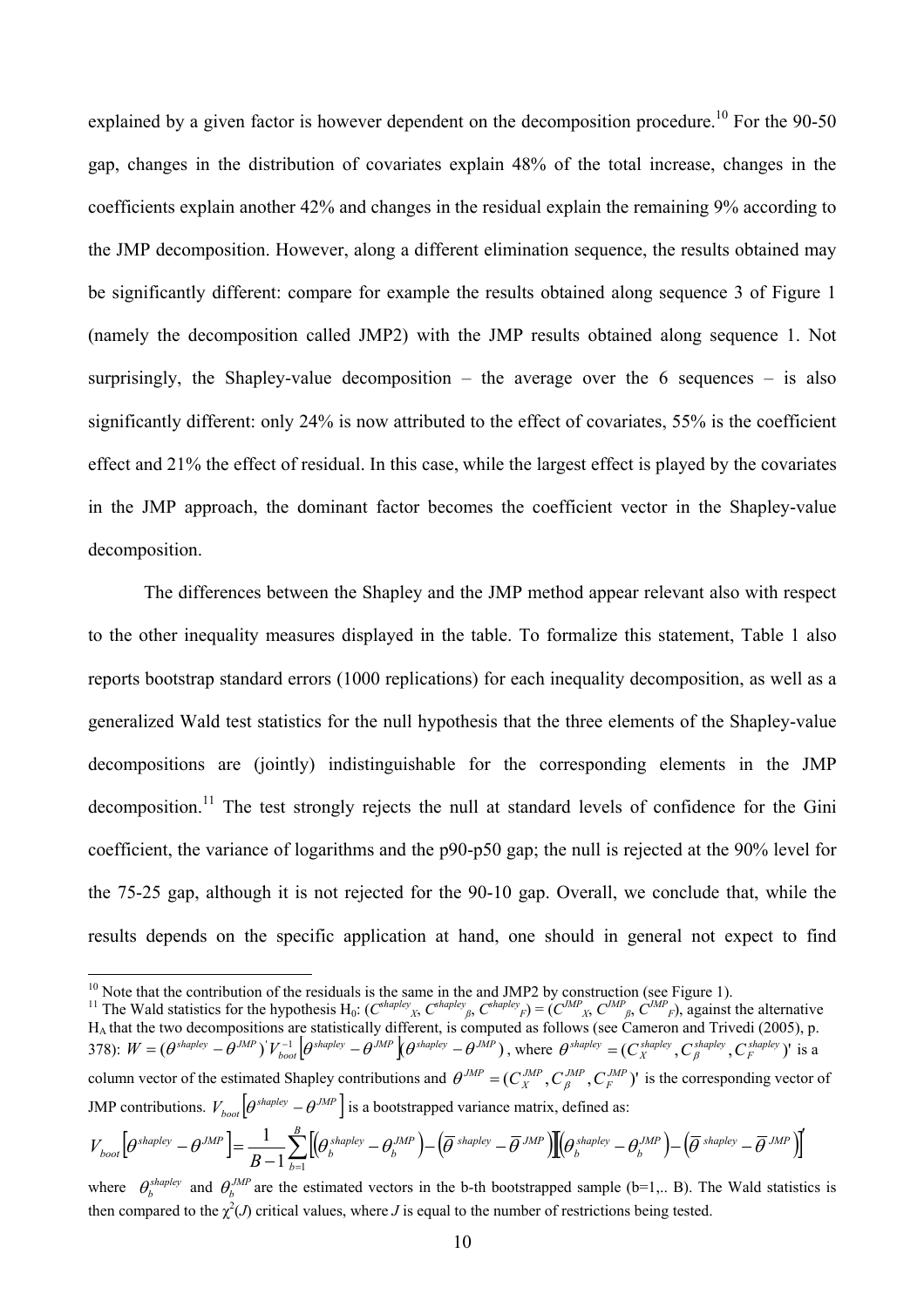immaterial differences between the Shapley-value and either the JMP or JMP2 decompositions. Therefore, the ordering in which factors are analyzed in empirical applications matters for the final decomposition and the Shapley-value approach offers a simple and sensible criterion to minimize the arbitrariness of the choices made.

Before concluding, I briefly discuss how the Shapley-value approach proposed in the note may be extended if one is interested in disentangling the contribution of the different characteristics included in *X*. For example, suppose that *X* is actually partitioned in  $X=(X^e, X^o)$ , where say  $X^e$ includes education-related variables and  $X^{\circ}$  contains all remaining variables. Correspondingly, the return-to-characteristics vector *β* is partitioned as  $β = (β<sup>e</sup>, β<sup>o</sup>)$ . At the stage in which the contribution of *X* is computed along any sequence in Figure 1, one may compute the contribution of, say,  $X^e$  by averaging the change in *I* obtained when (i) changing  $X^e$ , to  $X^e$ , while keeping  $X^o$  fixed at  $X^o$ , and (ii) changing  $X^e$ , to  $X^e$ , after  $X^o$  has already been changes at  $X^o$ <sub>t</sub>. A similar nested procedure may be followed along the other sequences of Figure 1 at the stage where the contribution of *X* is computed. The corresponding contribution of the return  $\beta^e$  can be computed with an analogous procedure.<sup>12</sup> While possible in principle, one immediate problem with this extension is that if one attempts to recover the separate contribution of many of the regressors included in *X*, the number of factors (and sequences) to consider in Figure 1 grows rapidly and may entail a high computational burden. This burden is further increased if bootstrapped standard errors are required. Clearly devising efficient methods for handling such computations would be an interesting area of future research.

# **5. Conclusions**

 $\overline{a}$ 

Existing approaches to decompose changes in the wage distribution into the effect of regression coefficients, covariate distribution and residuals, exhibit path-dependency. The proposed Shapley-value decomposition offers a natural solution to the problem and encompasses existing

 $12$  It should be noted, however, that an important shortcoming of the Shapley decomposition rule in this case is that it does not satisfy the principle of independence of the aggregation level (see Shorrocks, 1999). I thank an anonymous referee for pointing this out.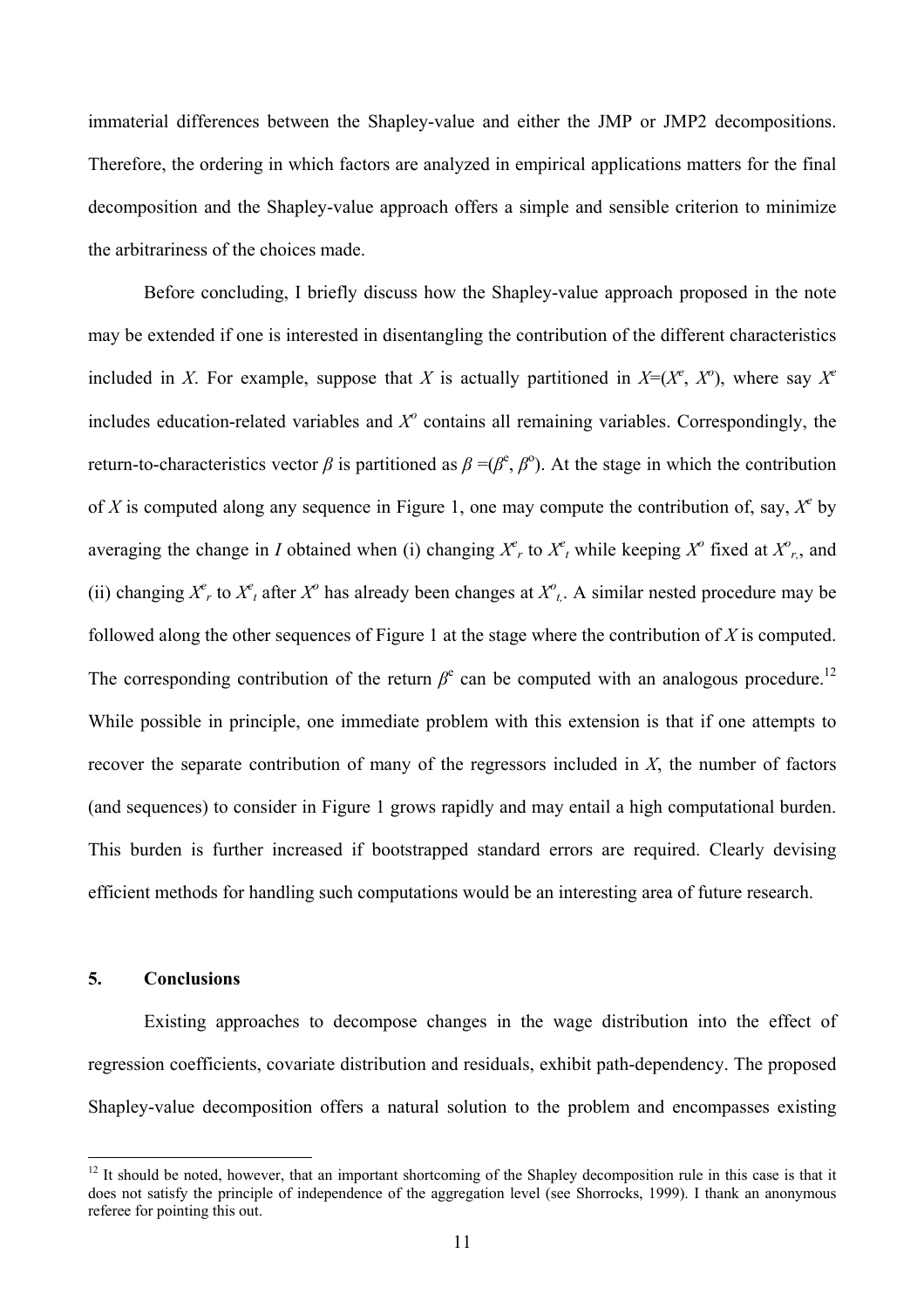approaches as special cases. An application to the changes in the Italian wage inequality shows that the ordering of factor elimination matters for the results. Finally, it should be noted that, while the paper has focused on decompositions of wage distributions, the methodology is readily applicable to many other contexts in which regression methods are used to study the distribution of any variable of interest.

#### **References**

- Blinder, A. S. (1973), "Wage discrimination: reduced form and structural estimates", *Journal of Human Resources*, 8(4):436-455.
- Borgarello, A. and F. Devicienti (2006), "L'aumento della disuguaglianza dei salari in Italia: premi salariali per le "nuove" skill?", *Politica Economica*, n. 2. (English working paper version: http://www.labor-torino.it/workingpapers/wp18.htm).
- Bourguignon, F., Fournier, M., and Gurgand, M. (2001), "Fast development with a stable income distribution: Taiwan, 1979-94", *Review of Income and Wealth*, 47(2):139-163.

Cameron A.C. and Trivedi P.K. (2005), Microeconometrics, Cambridge University Press.

Contini (2002), *Labor mobility and wage dynamics in Italy*, (eds.), Rosenberg & Sellier, Torino.

- Di Nardo J., Fortin N., and T. Lemieux (1996), "Labor market institutions and the distribution of wages, 1973-1992: A semiparametric approach", *Econometrica*, vol. 64, no, 5, 1001-1044.
- Fields, G. S. (2003). "Accounting for income inequality and its change: a new method with application to distribution of earnings in the United States". In Polachek, S. W., editor, *Research in Labour Economics*, volume 22. Elsevier.
- Israeli O. (2007) "A Shapley-based decomposition of the *R*-squared of a linear regression", *Journal of Economic Inequality*, 5, no. 2, 199-212.
- Morduch, J. and Sicular, T. (2002), "Rethinking inequality decomposition, with evidence from rural china", *The Economic Journal*, 112(476):93.106(14).
- Mussard S. and Terraza V. (2006), "The Shapley decomposition for portfolio risk", GREDI Working paper, no. 06-09.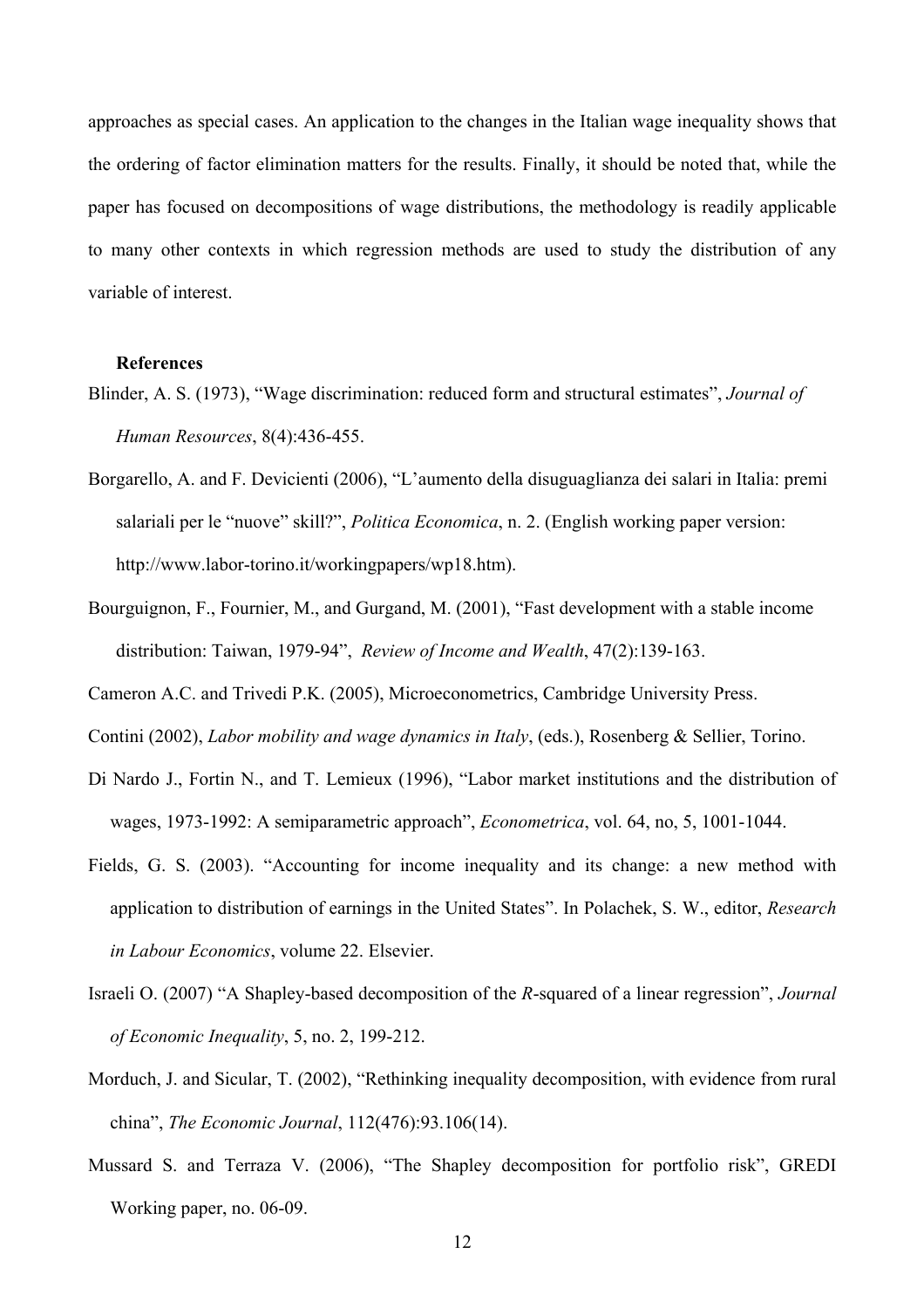- Juhn, K., Murphy M. and B. Pierce (1993), "Wage inequality and the rise in returns to skill", *Journal of Political Economy*, vol.101, No. 3, 410-442.
- Lemieux T. (2002), "Decomposing changes in wage distributions: a unified approach", *Canadian Journal of Economics*, 35, n. 2, 646-688.
- Oaxaca, R. R. A. (1973), "Male-Female wage differentials in urban labor markets", *International Economic Review*, 14(3):693.709.
- Sastre M. and A. Trannoy (2002), "Shapley inequality decomposition by factor components: Some methodological issues", in P. Moyes, C. Seidl and A.F. Shorrocks (eds.), Inequalities: Theory, Experiments and Applications, *Journal of Economics* 9, 51-90.
- Shapley, L. (1953), "A value for n-person games," in Kuhn A.H. and Tucker A.W., eds., Contributions to the Theory of Games, Vol. 2 (Princeton University Press).
- Shorrocks, A. F. (1982). "Inequality decomposition by factor components", *Econometrica*, 50:193- 211.
- Shorrocks, A. F. (1983). "The impact of income components on the distribution of family incomes", *The Quarterly Journal of Economics*, 98(2):311-326.
- Shorrocks A. (1999), "Decomposition procedures for distributional analysis: a unified framework based on the Shapley value", Essex University, mimeo.
- Wan G. (2004), "Accounting for income inequality in rural China: a regression-based approach", *Journal of Comparative Economics*, 32, 348-363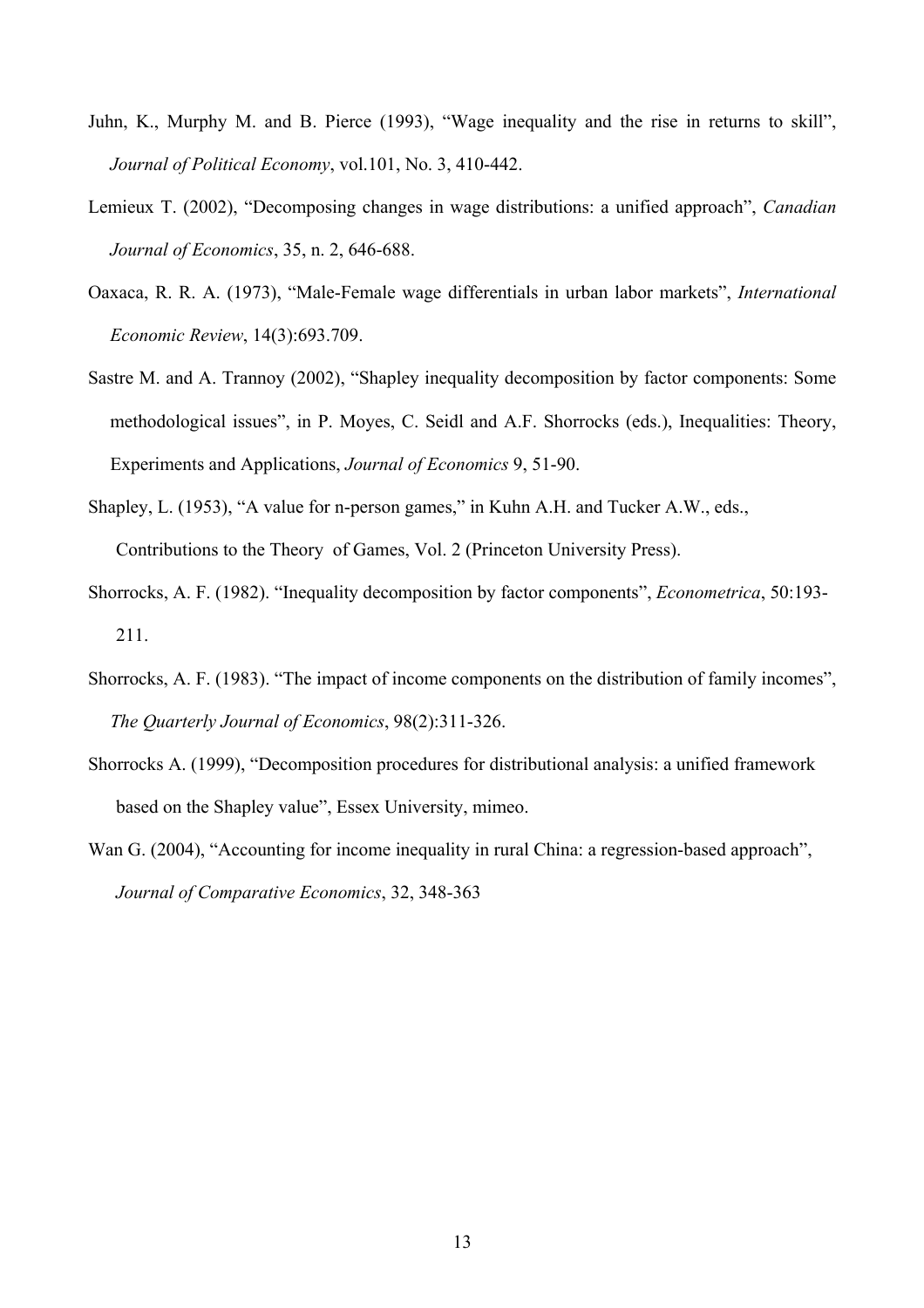